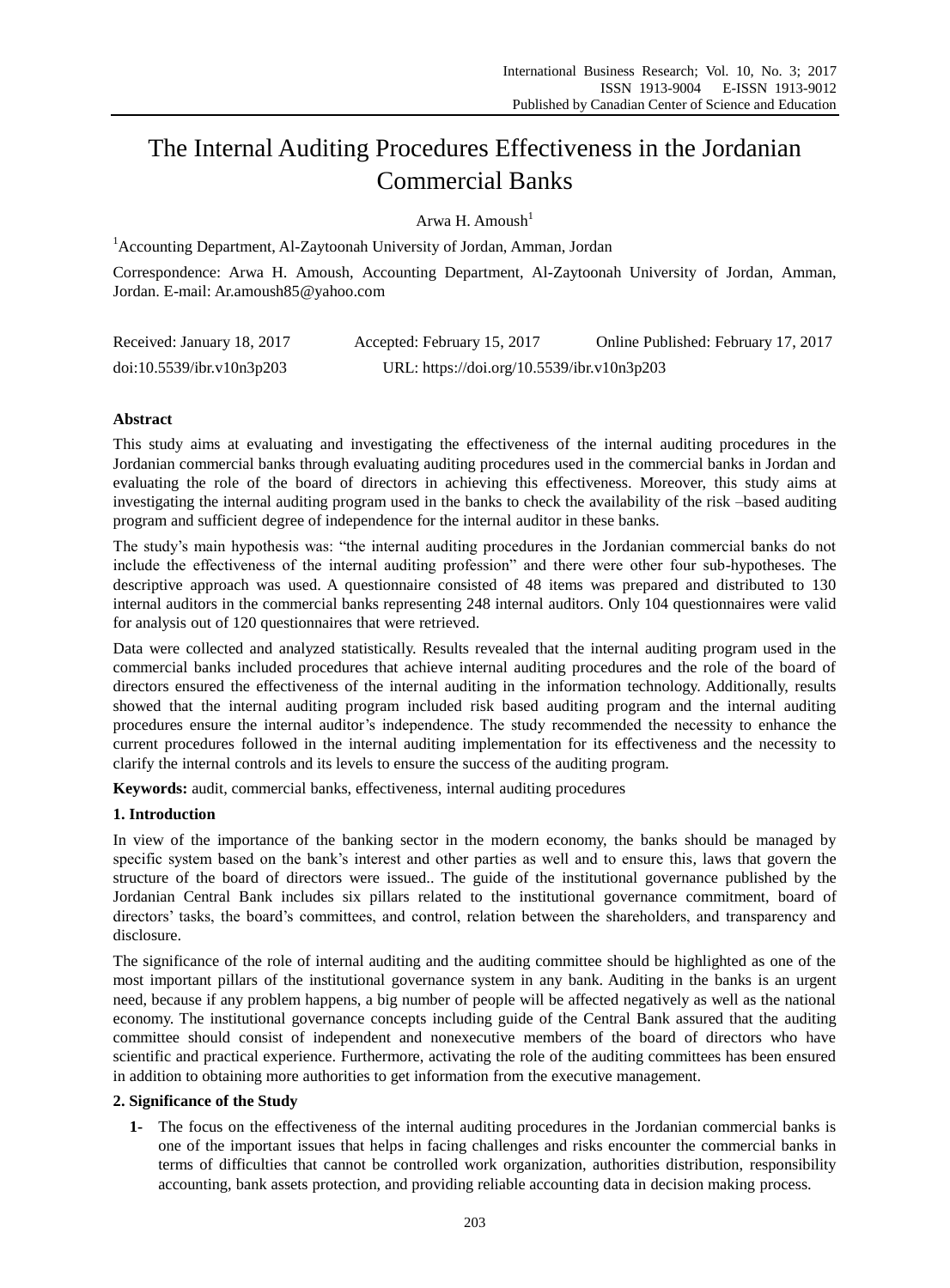- **2-** Achievement of added value to the internal auditing activities as a result to its procedures' evaluation which affect positively the banks performance in addition to identifying risks facing the banks as a result of the bank's internal auditing procedures.
- **3-** Highlighting the importance of the field study in the results, suggestions, and recommendations that represent the scientific framework which the banks can rely on for their planning and outlining the policies of the internal auditing procedures.
- **4-** Raising the internal auditor's degree of awareness of independence that suits the requirements of the internal auditing procedures will enhance the concept of independence in the banks and consequently neutral auditing results will be achieved which in turn supports the reliability of the internal auditing.

# **3. Problem of the Study**

Having an effective internal auditing program according to the international standards has become one of the most important factors in the banks' success and its effectiveness. Therefore, the internal auditing procedures should be implemented effectively to suit the necessary bases and requirements. And because there were many factors that are involved in implementing the internal auditing procedures as the auditing committee , using information technology, the independence of the internal auditor ,and nature of the auditing program, a necessity has shown to study and evaluate the auditing procedures and check their effectiveness.

Accordingly, the following major question has been raised:

Do the internal auditing procedures applied in the Jordanian commercial banks ensure the effectiveness of the internal auditing?

This question has the following sub-questions:

- Does the internal auditing program include a set of executive procedures that achieve the internal auditing effectiveness?
- Does the board of directors check the procedures' implementation which is done by manager of the internal auditing, information technology auditors and operation management?
- Does the internal auditing program include the procedures of risks-based auditing including elements of the program, registration system, and guidance principles?
- Do the internal auditing procedures have independence in internal auditing implementation?

# **4. Objectives of the Study**

- 1- To evaluate the internal auditing procedures applied in the commercial banks to ensure their commitment to the efficient procedures that achieve effectiveness in the internal auditing in the Jordanian commercial banks.
- 2- To evaluate the role of the board of directors to ensure of the effectiveness of the internal auditing in the Jordanian commercial banks.
- 3- To evaluate the internal auditing program to check the auditing based on risks that ensure achieving the effectiveness of the internal auditing in the Jordanian commercial banks.
- 4- To check the availability of the internal auditor's independence to achieve the effectiveness of the internal auditing in the Jordanian commercial banks.

# **5. Theoretical Framework**

To be beneficial for the customers and users, the accounting information has to have some qualitative characteristics as suitability, reliability, appropriate timing and flexibility for comparison. The information showed direct and clear image about the status of the financial situation including the basic financial statements. Accordingly, there was a need for a third party with an independent opinion to confirm the validity of the operations done in the company and the fairness of presenting the financial statements. The third party works on the internal and external auditing with some differences in both concepts. Such auditing helps in narrowing the remoteness gap between the management, shareholders and other parties that rely on the financial statements prepared by the management (Thneibat, 2006).

Auditing provides a reasonable confirmation about the financial data in the financial statements and adds reliability to the financial data through reducing risks inherited in auditing profession which are resulted from the direct access to the financial data to check its validity.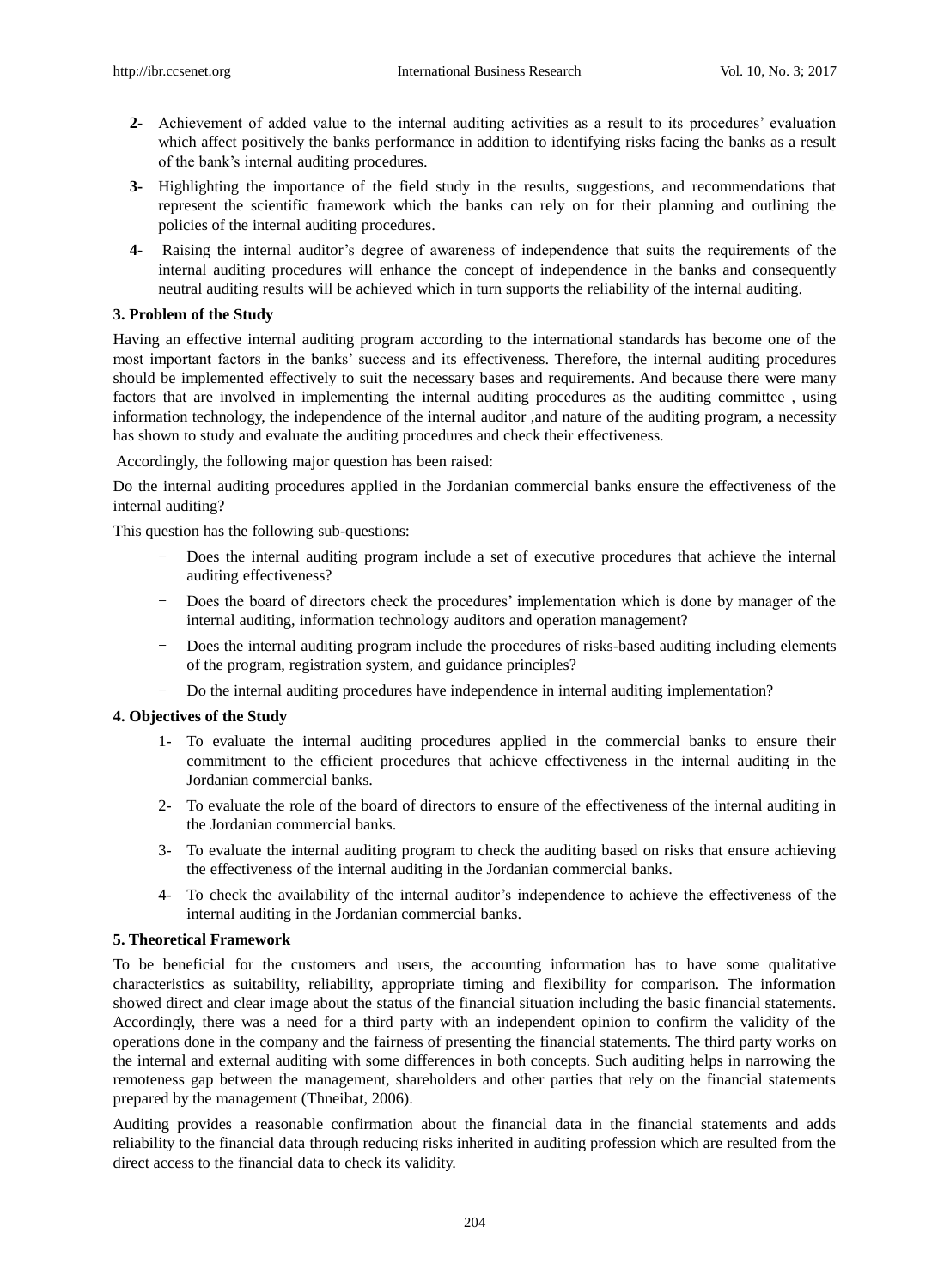# *5.1 Concept and Nature of Internal Auditing*

Concepts and opinions about the nature of the internal auditing varied; some considered it a scientific technique or an organizational plan while others believe that it is an inevitable administrative profession and independent scientific activity. As internal auditing took place after the implementation process, finding out the mistakes and fraud in addition to controlling the accounting data become the main responsibilities of the internal auditor. In other words, the internal auditor has to verify the records' integrity and data and to maintain the company's assists'.

Definitions of internal auditing concept varied; the internal auditing committee in the American institute of banks management defines the internal auditing as: "it is a management profession based on independence evaluates the effectiveness, competency and accuracy of the control systems in the company and the quality of the current processes (Nono, 2009). While the French Institute of the internal auditors' definition is: "the internal auditing is a periodical test to the means and authorities which were put at the disposal of the management to control and guide the company independently.

It can be concluded that auditing in general is an organized process practiced by the internal and external auditors to collect appropriate evidences to ensure that data lack of any significant mistakes that affect the financial statements and the thus the external auditor expressed his neutral opinion independently about the reliability of at the financial statements.

# *5.2 Types of Internal Auditing*

There are three types of internal auditing: (Abd-Samad, 2009).

# 5.2.1 Financial Internal Auditing

It is the auditing done by the external auditing or who expresses his opinion about the reliably of the financial data in the financial statements.

# 5.2.2 Operational Internal Auditing

The operational internal auditing which is the nontraditional field of the internal auditing appeared as a result for the development in the field of the internal auditing. The operational auditing is the comprehensive checking of the unit or the organization to evaluate its different systems, administrative control and operational performance according to specific method of measurement within the administrative goals so as to verify the operational processes' economy and effectiveness. This type of auditing examines and evaluates all the company's work to achieve the competency and the effectiveness in utilizing the available resources according to a plan prepared in advanced (Nono, 2009).

# 5.2.3 Special Assignments Auditing

In this type of auditing, the internal auditor does what the senior management asks him to do and this type of auditing agrees with the two previous types of auditing in terms of the style or the scope but differs in terms of timing because it happens suddenly. This type aims to reveal the fraud or corruption and carry out the investigations concerning this issue.

# *5.3 Internal Auditing Procedures*

The standards of the internal auditing performance which were mentioned previously showed the internal auditor's responsibilities which indeed include a set of detailed procedures as it illustrated below (Abo-Sor`h,2010):

# 5.3.1 The Internal Auditor's Responsibilities

Preparation of the internal auditing task before starting the process of auditing, the internal auditor has to prepare in advance the tactical procedures so as to determine his priorities that are compatible with the company's goals and strategies. This step passes by two stages:

- The task: it is the authorization given by the higher management to the internal auditor to start auditing and this mission could be a written or a verbal document.
- Studying and planning the auditing mission: this stage is really important to have a successful auditing as the auditor needs to set a risks-based auditing plan to prioritize auditing and testing that suit the goals.

# 5.3.2 Internal Auditing Implementation

After auditing plan had been prepared taking into account the nature and the goals of the company and the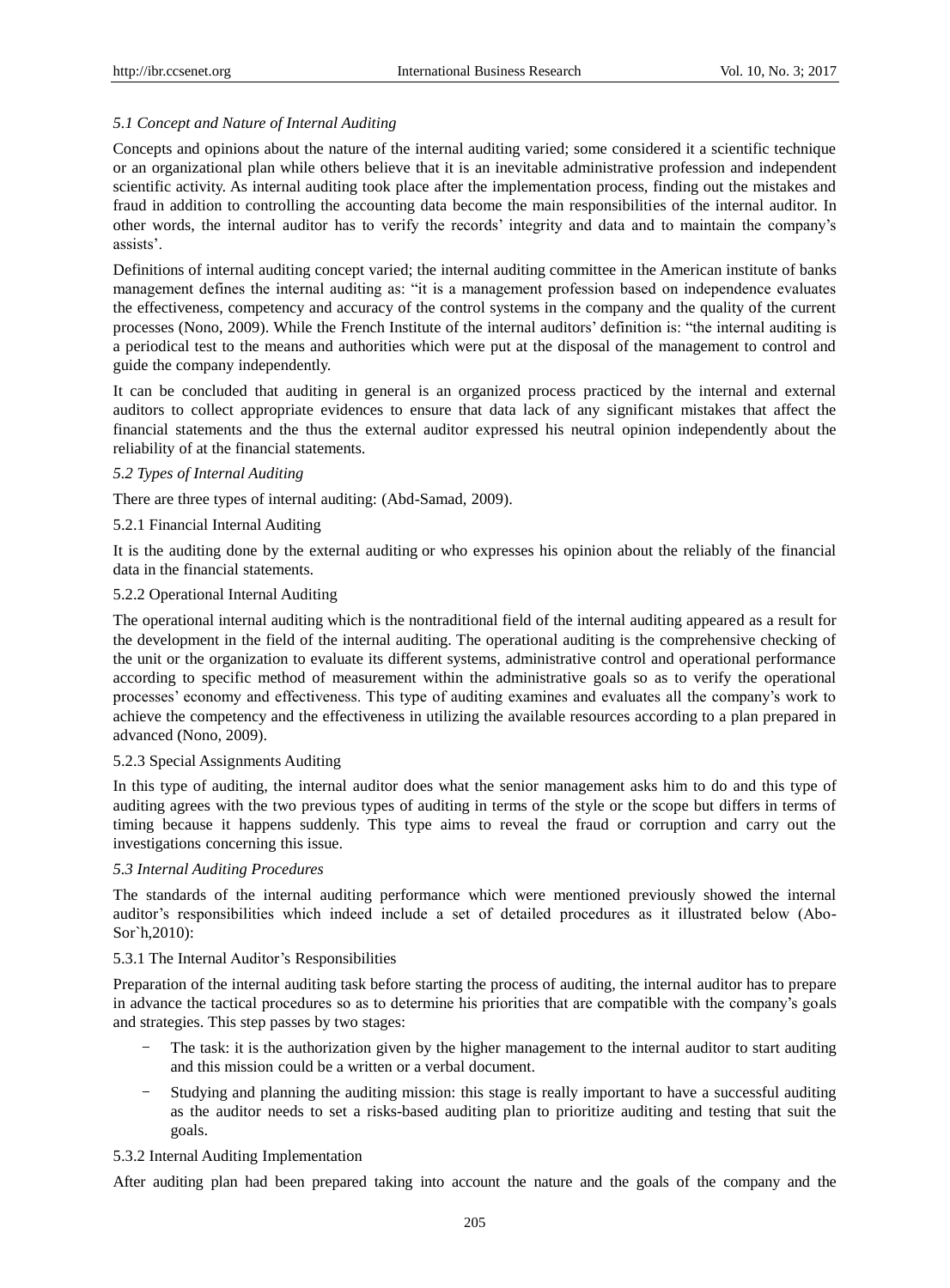agreement on the tactical and strategic procedures of the internal auditing had been signed by the board of directors, higher management and the internal auditing department, the internal auditing passed by the following stages:

- First meeting: in this stage, a meeting is held between the team who is authorized to auditing and the principles in the department where auditing process will take place for the sake of field preparation.
- Auditing plan: auditing tasks were distributed to the members of the auditing team according to their qualifications and experience. The auditor can know more accurate details about his mission.
- Field work procedures: in this stage, the auditing process started after the auditing plan had been approved by the auditing manager. The auditing team applied the plan through conducting tests and comparisons in order to gather sufficient and appropriate evidences to achieve the auditing's goals, and to reveal any problems may happen . In this stage , the auditing team has to document his work by providing official documents that enhance and support the procedures , results and recommendations of auditing process . Additionally, these documents protected the auditor in cases he was accused of carelessness.

# 5.3.3 The Auditing Report

Announcing the auditing report is one of the significant aspects of auditing process. The report's function is to send the auditing results to the parties interested in the process of auditing. In fact, the report has the following important tasks :( Abd Rabo, 2010):

- 1) It summarizes auditing evidences.
- 2) It publishes and provides information: the report provides the company with a summary of the fields that need improvement. It is also used as a tool to evaluate performance.

#### *5.4 Effectiveness of the Internal Auditing Procedures*

The internal auditing profession is one of the services jobs that is organized and operated basically for managing or starting the auditing processes according to the professional standards of the internal auditing systems including the operational control and the applications of the automation data.

Factors that lead to the effectiveness of the internal auditing process are:

- 1- Identifying the internal auditing goals: the internal auditing effectiveness requires practical and clear goals that suit the company's goals in general. The internal auditor has to be aware of auditing assignment that he has to do and discuss them with the workers in different levels and the company' internal auditing management in the company. Therefore, there will be no contradiction in the responsibilities and auditing effectiveness will increase.
- 2- Auditing program: to have efficient internal auditing process, there should be an auditing program to ensure the competency and the effectiveness of the auditing process.
- 3- Implementation of auditing procedures by an efficient auditing team: the following procedures should be taken into account to implement the effective auditing procedures.
	- Conducting a previous study before starting the auditing process. It is necessary to identify the factors that enhance the effectiveness of the auditing process. These factors include knowledge of the company's external environment, its nature of activity, organizational structure, jobs' description, budget examination, financial center and studying old internal auditing reports.
	- Preparing a work program taking into account the ability to shed light on all the processes which provide the auditors with a frame work. Moreover, an investigation is done to evaluate the internal control system.
	- Bookkeeping document: the file has to have permanent informative on for auditing process, statistics of the achieved work and a description of the internal auditing major points.
- 4- Preparing qualitative reports periodically to judge the workers in the company or the members of the auditing team and to follow the plans', recommendations' and suggestions' implementation.
- 5- Providing independence to the internal auditor based on the organizational situation and objectivity so as to do his work properly.

The goal of the auditing is to ensure the company's management's procedures and administrative control are insufficient and the internal auditors need to check if these procedures succeeded in achieving the company's goals (Rahahlah, 2005).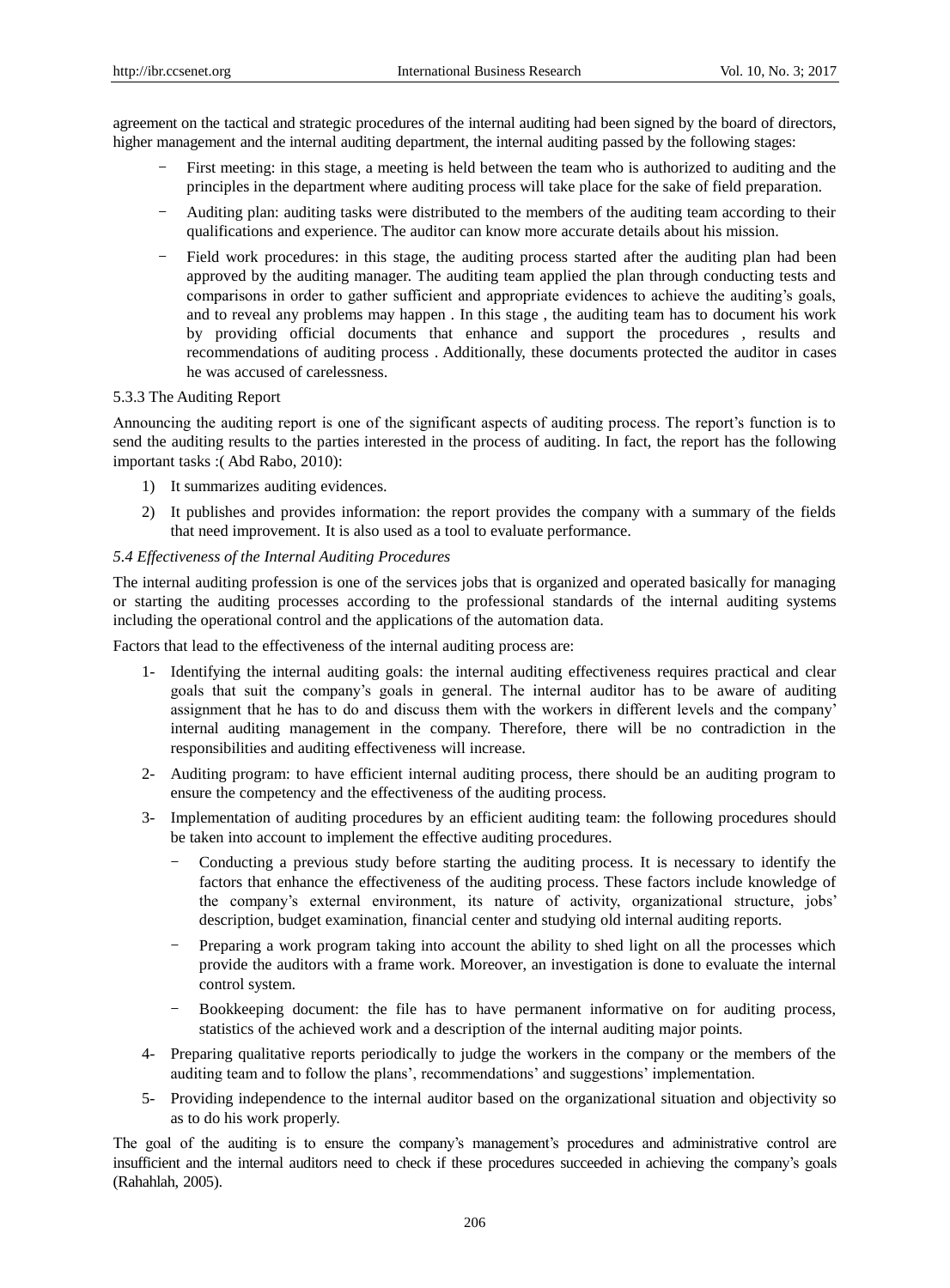#### **6. Previous Studies**

The study of Najem(2013) aimed at identifying the significant role of the internal auditing and the institutional control's role in improving the performance. Additionally, the study aimed to describe comprehensively the role of the internal auditor in the institutional control structure. The sample of the study consisted of 33 accountants and auditors in the operating banks in the private sector in addition to the firms listed in the Iraqi stock market. Results showed that the internal auditor in the banks and the Iraqi financial institutions does not have an effective role in the institutional control. Results also revealed that the Iraq laws did not point to the institutional control especially in the laws of capital, investment and the Joint-stock companies as well as the criteria of accounting, auditing and others. The study recommended the necessity to have the laws and related regulations with the Iraqi companies to cope with internal systems and the institutional control practices and the necessity to have periodic evaluation of these companies to find out their commitment's degree of the governance principles.

Al-Abdali's study (2012) aimed at measuring the effect of applying the institutional governance in the internal auditing quality in the industrial companies listed in Kuwaiti stock market. The sample of the study which consisted of 114 financial managers, accounting department's heads, internal auditing managers and the workers in the internal auditing and accounting departments represented all the industrial companies listed in Kuwaiti Stock Exchange. Results showed that governance represented the appropriate procedures and practices which work according to strict rules and criterion that aims to ensure that there is no contradiction between the company's strategic goals and its management work in achieving these goals through motivating the management positively to act according to the acceptable ethics in the businesses field.

The study of Zreigat (2011) aimed to examine the effect of the institutional governance guide's regulations issued by the Jordanian Central Bank in improving the quality of the internal auditing in the Jordanian banks by relying on the influence of the components of this guide which are set by internal auditor's institute. Questionnaire was designed and distributed into the workers in the internal auditing management in the Jordanian banks regardless of their titles to reveal the effect of the governance guide in the internal auditing components. Results showed statistical significant role of the institutional governance guide in improving the internal auditing quality in the Jordanian banks represented by the increase of the commitment of the internal auditing ethics as well as the internal auditing criteria in addition to the development in the internal auditing professional performance and the improvement of the internal auditing methods and practices. Based on the results, the study recommended the necessity to adopt this guide.

The study of Fareda & Meftah (2010) aimed at illustrating the risks facing the banks in general and the credit risk in particular. The researchers reviewed related literature to the risk banking, internal auditing management's role in discovering these risks. Results showed that the auditor's awareness of the banking risks and their effect on the financial and management aspects helps in achieving the effectiveness in the auditing the banks accounts. Accordingly, the auditor can evaluate the levels of risks and indentify the extent to which the internal auditing systems are reliable in addition to the nature and the appropriate time of auditing.

Hildani &Algaban (2010) conducted a field study aimed to identify the internal auditing and its techniques to reveal its contribution in achieving the banking security in light of electronic accounting information system. A questionnaire was prepared and sent to ten banks. Data were collected and analyzed statistically. Results showed revealed the necessity to have an effective internal control keeps with the latest development in the field of information technology so at to facilitate its integration with management and financial information systems. Moreover, there is a need to keep updating and improving the internal control to achieve its goals within time, effort and cost standards and to achieve the maximum degree of competency, and effectiveness.

The study of Al-Sharairi (2009) aimed to identify the risks affecting the internal auditing in light of the information technology and define the international criteria of auditing. The researcher designed a questionnaire as a tool for collecting data and distributed it into 70 workers in the internal auditing units in the Jordanian banks. The descriptive and analytic approach and the correlation coefficient were used. Results showed that the internal auditors in the banks used the necessary policies and procedures in the internal auditing processes in light of information technology with a high degree in the stage before purchasing and the internal auditors are aware enough of the internal criteria of the internal and external auditing.

Al-momani's study (2009) aimed at identifying the role of the board of directors in the Jordanian companies in enhancing the effectiveness of auditing committees through investigating the extent to which the board of directors respond to the recommendations of the auditing committee in the following fields: external auditing, internal control system, and financial statements preparation. A questionnaire was prepared and sent to 65 companies' board of directors. Results showed that board of directors increase the effectiveness of the auditing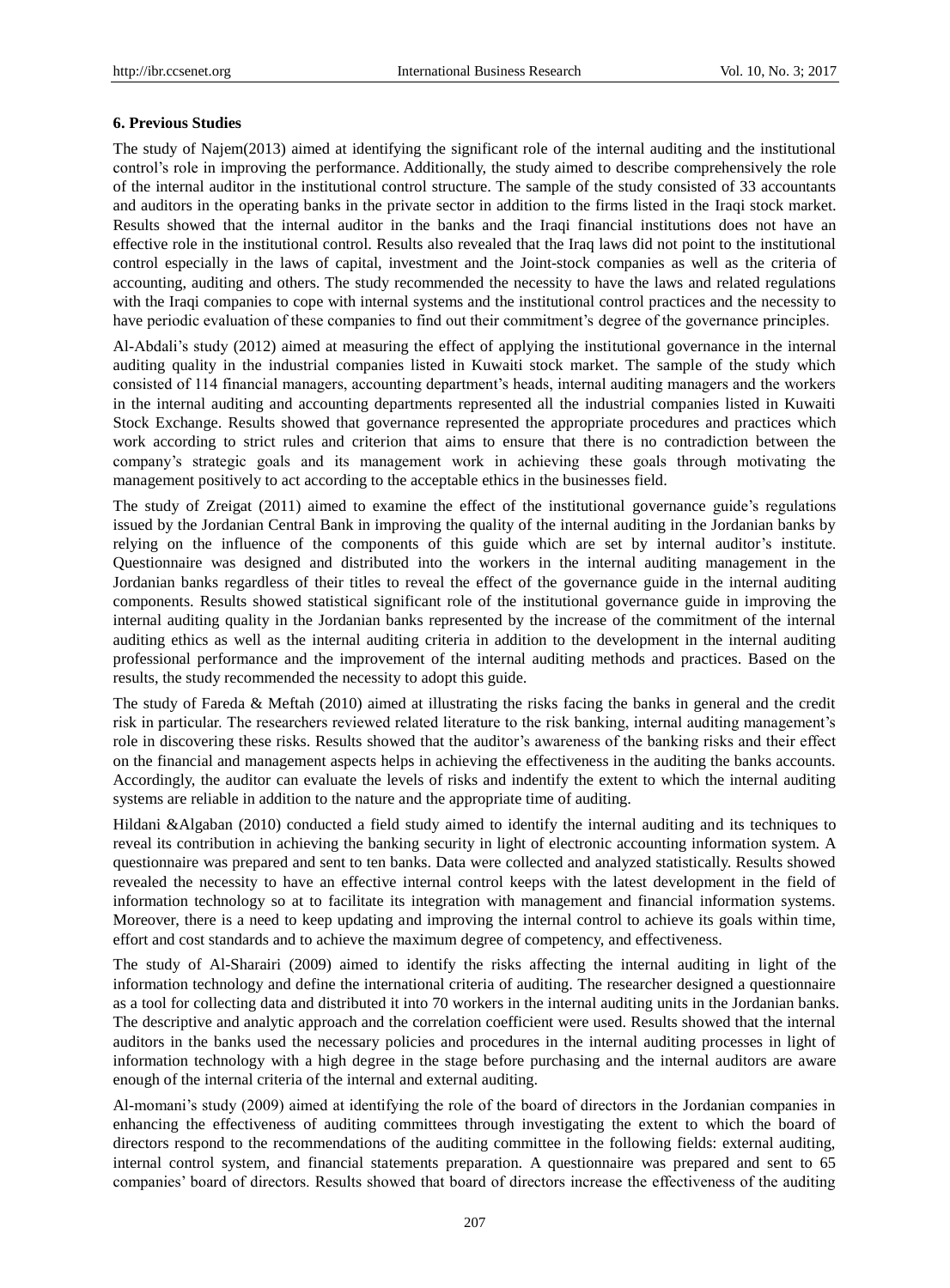committees with moderate degree in all fields. Additionally, results revealed that 1% of the board directors lack experience in the financial and accounting affairs.

In his study (2005), Rahahla identified the degree of the internal auditing performance effectiveness in the public and private universities in Jordan through identifying to degree the internal auditing departments in the Jordanian universities are committed to the standards published by the internal auditors institute in its work. It also aimed to identify the effect of the employees' personality in their commitment to the implementation of these standards. Results concluded that the universities are committed to the internal auditing standards. Also the factors concerning the sample of the study have no effect in the performance effectiveness because of homogeneity while the age of the university has an effect in the effectiveness of the internal auditing performance.

The study of KPMG (2014) aimed to explore the effect of the internal auditing job in the banks in UK. The analytic approach was adopted. The sample of the study consisted of a set of previous studies that addressed the issue of the internal auditing in the banks. Results showed the internal auditing positive effect in the commercial banks as it enhanced the Internal Control and therefore, it developed the activities. Furthermore, the internal auditing quality is improved as a result of its commitment to the international criteria. According to the study, it was clear that internal auditing suits the banks' performance.

The study of Badara &Saidin(2014) aimed at presenting previous empirical evidences concerning the internal auditing's risk management, internal control effectiveness, auditing experience and the internal and external auditors' corporation in Nigeria . A questionnaire was prepared and sent to a random sample consisted of 500 internal auditors, members of auditing committee and the local councils' representatives in Nigeria. Results showed that the previous evidences had positive and significant relationship with the internal auditing effectiveness. The study recommended that there is a need to conduct further studies about the effectiveness of the internal auditing.

The study of Al-Matari, Al-Swidi & Fadzil (2014) aimed at revealing the relationships between the internal auditing and the companies' performance through exploring the relationship between the internal auditing characteristics and the performance. The study adopted the analytic approach. Results revealed that the internal auditing department is considered a necessary element that helped in employing accounting systems in the companies for their significance at work evaluation. Additionally, results showed that the effectiveness of the internal auditing job developed the company's work regarding the preparation of financial reports with high quality because auditing is an important part in the institutional governance structure that supervised the control activities done by the board of directors and the auditing committees to ensure the reliability of the financial reports.

The study of Ondieki, Nancy M (2013) aimed at identifying the effect of the internal auditing in the commercial banks' financial performance from the perspective of the internal auditing standards, professional competency, internal control and independence of internal auditing in Kenya. The descriptive analytic approach was used. A questionnaire was developed and distributed to a sample consisted of the managers of the financial departments. Results showed positive relation between the commercial banks' financial performance and the internal auditing according to some dimensions. Moreover, results revealed that an increase in the use of the internal auditing standards and its independency in addition to existence of professional competency and internal auditing control cause a significant increase in the commercial banks' financial performance.

Kristo's study (2013) aimed to identify the effect of the internal auditing in protecting the banks' performance from complications and risks facing them. It also soak to find out if the auditors' perceptions towards the role of the internal auditing function add value to the banks and improve operations , thus help the organization to meet its goals. The study which was conducted in Albania used the descriptive analytic approach. A questionnaire was prepared and sent to the sample of the study. Results showed the necessity of the internal auditing in the Albanian banking.

The study of Owizy (2013) investigated the effect of the internal auditing activities in the Nigerian banks performance through identifying the effect of the internal auditing in the returns assets of banks. The study adopted the analytic approach. Results showed that internal auditing prevents any thefts and irregularities and it enhanced the commercial banks' internal auditing control in addition to evaluate the effectiveness of the banks' financial performance competency.

The study of the Shetwi; Ramadili; Chowdury & Sori (2011) explored the effect of the internal auditing function in the financial reports quality. The sample of the study compromised of all the Saudi companies listed in the Saudi stock market accepts the banks. The interview was used as an instrument for collecting data. Results showed that auditing function is a part of the institutional governance structure. Results also revealed lack of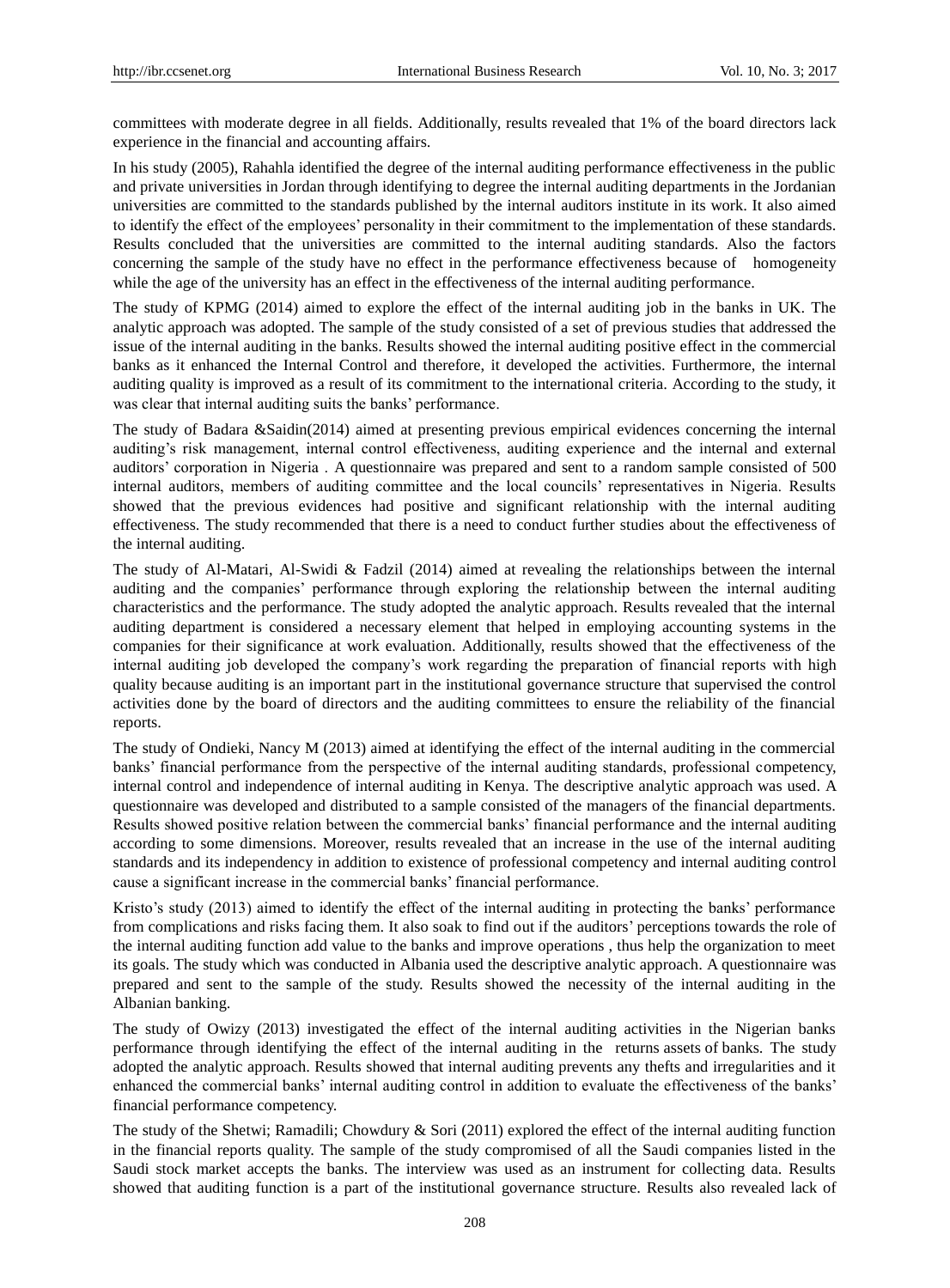statistical significant relation between the internal auditing function and the internal auditing and the quality of the financial reports attributed to some factors as insufficient procedures and legal practices of the institutional governance.

Salamh & authors' study (2011) aimed to highlight the importance of the internal auditing function in preventing fraud in the Jordanian banks and to propose some recommendations to facilitate the internal auditing function in preventing fraud. A questionnaire was developed and distributed to a sample consisted of executive and general managers from 15 Jordanian commercial banks. The descriptive approach was used. Results showed that the workers in the internal auditing departments in the Jordanian banks realized the efficient role of the internal auditing in preventing fraud. The study came with some recommendations as the necessity of training the internal auditors working in the banks about fraud and the internal auditing management should inform the senior management whenever if faces financial violations.

In their study (2011), Karagiorgos& Authors identified the factors that can improve the internal auditing performance in the Greek hotels and measured the internal auditing role in business success. Moreover, the study aimed to examine theoretically the importance of internal auditing. A questionnaire was distributed to a sample consisted of 85 hotels. Results revealed five standards that can improve the interaction between the internal auditing and the internal control; evaluation of internal auditing control, risk evaluation, control activities evaluation, assessing communication channels and control operations evaluation.

The study of Ntsiful (2011) analyzed the challenging facing the internal auditor in protecting his independence and objectivity through discussing the related challenges and the procedures to reduce these challenges. The study adopted the inductive, descriptive and analytic approaches. A questionnaire was prepared and sent to the workers at Malawi Bank. Results showed that independence and objectivity could be controlled to achieve real goals. Furthermore, results revealed the internal auditors' belief of the significance of the internal auditing standards in addition to their commitment to the local auditing standards. Also, results showed the auditors' perception of the challenges facing the auditors' objectivity and the independence.

In her study (2010), Rehana Fawazia compared the effect of different factors in the cooperation between the internal and external auditors in the foreign banks with the nationalized ones in Bangladesh. A questionnaire was prepared and sent to three foreign and nationalized banks each. The study adopted the descriptive approach. Results indicated that the co-operation between the internal and external auditors in the nationalized banks was better than that in the foreign banks.

The study of Koutoupis & Tsamis (2009) aimed to evaluate the effect of applying the internal auditing based risks in the internal auditing activities in the Greek banks in addition to the effect of the best practices in this field as Basel committee and COSO enterprise risk management (ERM). A questionnaire was prepared and distributed to a number of Greek banks. The study used the descriptive approach. Results showed that adopting risk based internal auditing improved and developed the internal auditing activities in the Greek banks.

In their study (2009), both C.Okafor & P.O Ibadin investigated the role of the internal auditing in evaluating the companies' performance in Nigeria. A questionnaire was distributed to 25 banks in Nigeria. Different statistical methods were used. Results showed that incentives given to the internal auditors increased the bank's performance effectiveness and the internal control system competency.

S.L Yee & Authors (2008) explored the managers' perceptions about the role and the effectiveness of the internal auditing in Singapore. Eighty three Singaporean managers who are internal auditing customers from 25 organizations (financial services, food services, oil companies, banks) were interviewed. Results revealed that most of the managers' attention was paid in the first degree to the financial and accounting issues followed by internal auditing profession.

# *6.1 Comment on the Previous Studies*

The previous studies addressed the issue of the internal auditing, particularly, in the banks. Some the these studies discussed the role of the board of the directors in the effectiveness of the internal auditing while other studies discussed the role of the internal auditing committees in improving the competency of the internal auditing. The effectiveness of the internal auditing in the banks in the Jordanian universities was discussed as well.

It is worth mentioning here, that this study is different from those previous studies; it addressed the effectiveness of the internal auditing procedures in the Jordanian commercial banks through investigating different variables as the auditing program applied in the bank, the role of the board of the directors and the extent to which the banks adopted the program of auditing based risk.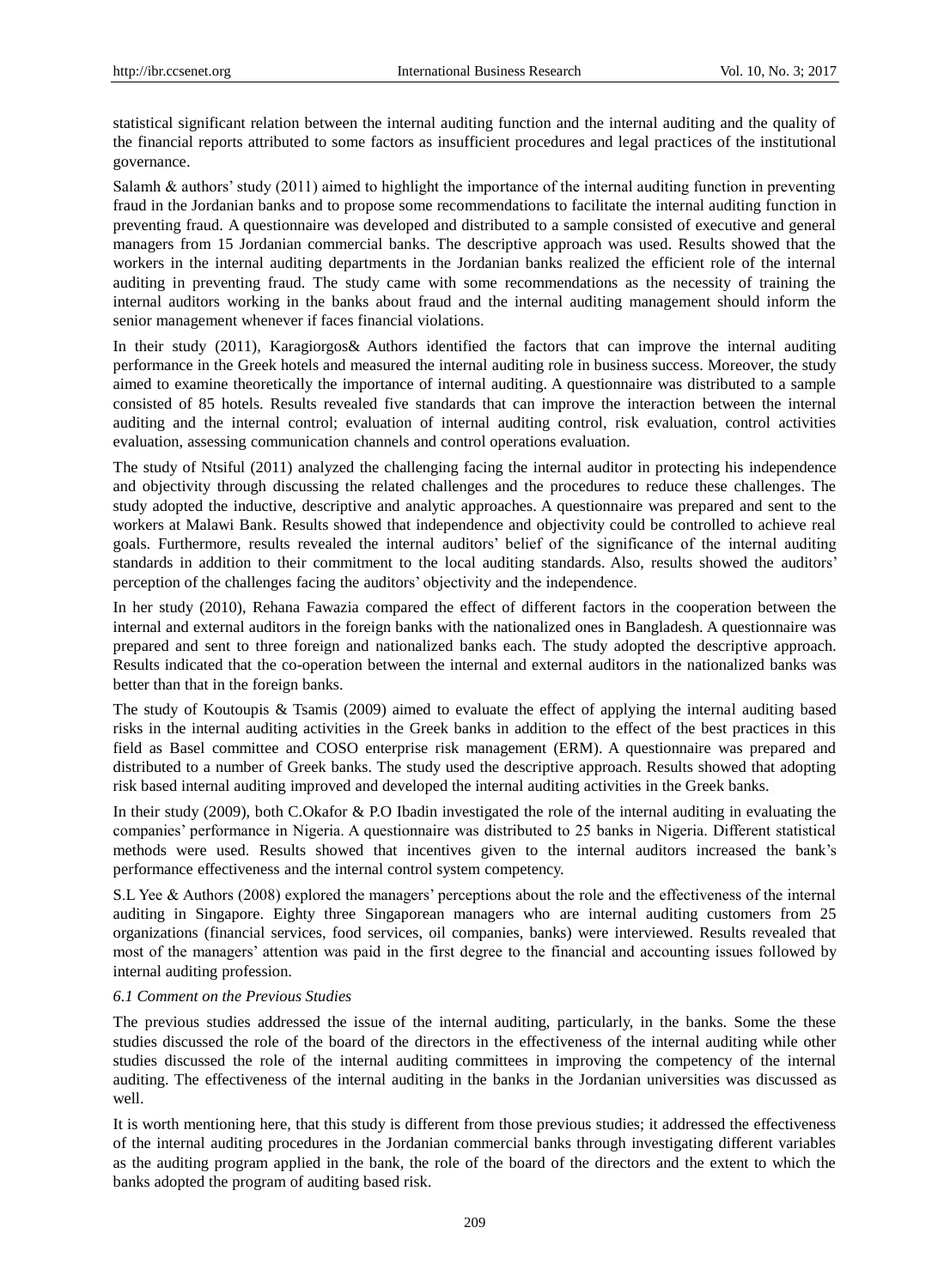# **7. Hypotheses of the Study**

According to the content of theoretical framework and context of Jordanian commercial banks environment we developed one main hypothesis with four sub-hypothesis as follows:

Main hypothesis: the internal auditing procedures in the Jordanian commercial banks do not include the effectiveness of the internal auditing profession.

First sub-hypothesis: the auditing program does not include executive procedures achieve the effectiveness of the internal auditing in the Jordanian commercial banks.

Second sub-hypothesis: the board of directors' role does not include checking the effectiveness of the internal auditing procedures in information technology.

The following hypotheses were stemmed from the sub-hypotheses:

- 1) The role of the board of directors does not include checking the effectiveness of the procedures implemented by the manager of internal auditing.
- 2) The role of the board of directors does not include checking the effectiveness of the internal auditors' procedures of the information technology.
- 3) The role of the board of directors does not include checking the effectiveness of procedures concerning operation management.

Third sub-hypothesis: the internal auditing program does not include internal procedures based risks.

The following hypotheses were stemmed from the third sub-hypotheses:

- 1- The auditing program does not include factors that check the effectiveness of the auditing procedures in information technology.
- 2- The auditing program does not include risk registration system
- 3- The internal auditors do not prepare guidance principles for using evaluated tools of the risks.

Fourth sub-hypothesis: the internal auditing procedures do not include independence in implementing internal auditing tasks

# **8. Methodology**

# *8.1 Approach of the Study*

The study adopted the descriptive analytic approach to identify the effectiveness of the internal auditing procedures in the Jordanian commercial banks. The study adopted two resources for collecting data; secondary: the information that are available in the libraries and electronic databases and the primary resources as the questionnaire which was developed for the purpose of the study's goals.

# *8.2 Population & Sample of the Study*

The population of the study consisted of 248 internal auditors in the commercial banks in Jordan while the sample of the study was 130 internal auditors. One hundred and twenty questionnaires which were retrieved out of 130 were valid for analysis. The study adopted the fifth Likert scale and the items were graded as follows: strongly agree (5) and strongly disagree (1). Additionally, the study adopted the following mean level for the respondents' answers: (Sekaran, 2003):

| 1-2.33                 | 2.34-3.67          | 3.68-5             |
|------------------------|--------------------|--------------------|
| Low application degree | Moderate           | High               |
|                        | application degree | application degree |

# *8.3 Testing the Instrument's Reliability*

The instrument's reliability was checked using Cronbach Alpha and because its value was higher than (-0.60) , it was considered statistically acceptable (Sekaran, 2003: 311) and the more the value is closer to 100% , the degree of the study's tool's reliability gets higher as it is illustrated in table 1.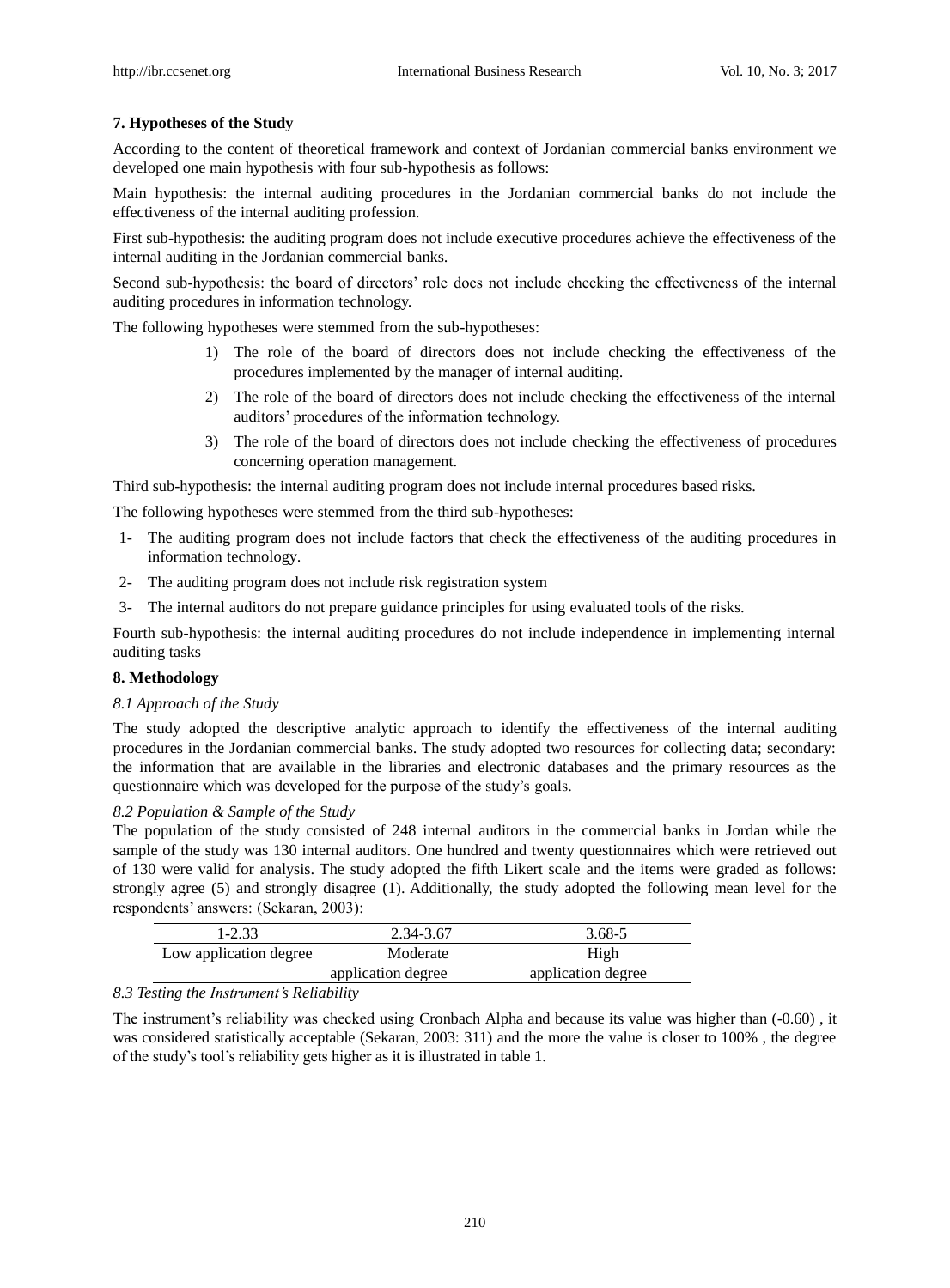| Study's tool and its dimensions                           | <b>Reliability coefficient</b> |  |
|-----------------------------------------------------------|--------------------------------|--|
| Implementation procedures to ensure the internal auditing | 75.87                          |  |
| efficiency                                                |                                |  |
| Role of board of directors                                | 70.56                          |  |
| Risk based auditing procedures                            | 80.34                          |  |
| Independence of tasks implementation                      | 68.09                          |  |
| Reliability                                               | 82.45                          |  |

#### **9. Analysis and Results**

*9.1 Demographic Data Analysis*

|  |  | Table 2. the demographic information of the sample summarized based on the valid responses |  |  |
|--|--|--------------------------------------------------------------------------------------------|--|--|
|  |  |                                                                                            |  |  |

| Variable | Statement                      | Number         | Percentage%    |
|----------|--------------------------------|----------------|----------------|
| First    | Scientific Qualification       |                |                |
|          | Diploma                        | 1              | .96            |
|          | Bachelor                       | 95             | 91.34          |
|          | Master                         | 6              | 5.77           |
|          | Doctorate                      | 2              | 1.93           |
| Second   | Specialization                 |                |                |
|          | Accounting                     | 98             | 94.22          |
|          | Finance and Bankin             | 3              | 2.9            |
|          | <b>Business Administration</b> | $\sqrt{2}$     | 1.92           |
|          | Economy                        | $\mathbf{1}$   | .96            |
| Third    | Experience/Years               |                |                |
|          | Less than 5 years              | $\mathbf{0}$   | $\overline{0}$ |
|          | 5-10 years                     | 68             | 65.34          |
|          | $10-15$ years                  | 24             | 23.1           |
|          | More than 15 years             | 12             | 11.52          |
| Fourth   | Career Center                  |                |                |
|          | Prime audit team               | 74             | 71.15          |
|          | Senior Auditor                 | 25             | 24.3           |
|          | auditor                        | 3              | 2.9            |
|          | <b>Auditor Assistant</b>       | $\overline{c}$ | 1.92           |
| Fifth    | scientific certificates        |                |                |
|          | <b>ACPA</b>                    | 7              | 6.73           |
|          | <b>JCPA</b>                    | 88             | 84.61          |
|          | <b>CPA</b>                     | 8              | 7.7            |
|          | <b>CFA</b>                     | 1              | .96            |

*9.2 Preliminary Results. Means, Standard Deviations, and Significance of All Items and Variables Are Presented in Table 3* 

Table 3. Means and standard deviations of the respondents' answers about the executive procedures that achieve the effectiveness of the internal auditing

|   | Item                                                                         | M      | Std    | Relevant<br>significance | Level |
|---|------------------------------------------------------------------------------|--------|--------|--------------------------|-------|
|   | Implementation<br>procedures<br>ensure<br>to<br>internal auditing efficiency | 4.1827 | .60763 |                          | High  |
| ◠ | Role of the board of directors                                               | 3.9087 | .51087 |                          | High  |
|   | Risk based auditing procedures                                               | 4.000  | .60339 |                          | High  |
| 4 | Implementation independency                                                  | 4.000  | .60339 |                          | High  |
|   | Total                                                                        | 4.0021 |        |                          | High  |

*9.3 Testing the Study's Hypotheses*

9.3.1 Testing the First Hypothesis

The first hypothesis: "The auditing program does not include a set of implementation procedures achieve the internal auditing effectiveness in the commercial banks was checked using T test. As it is illustrated in table (4), results showed that T value was higher than its tabulated value and therefore the second hypothesis and its sub-hypotheses were rejected.

Table 4. Results of T test of the first hypothesis and its sub-hypotheses from the respondents' perspective

| <b>Hypothesis</b>                                                                                                                                  |     | FD     | Sig.  | Result    |
|----------------------------------------------------------------------------------------------------------------------------------------------------|-----|--------|-------|-----------|
| The auditing program does not include a set of<br>implementation procedures achieve the internal<br>auditing effectiveness in the commercial banks | 103 | 69.360 | 0.000 | Rejection |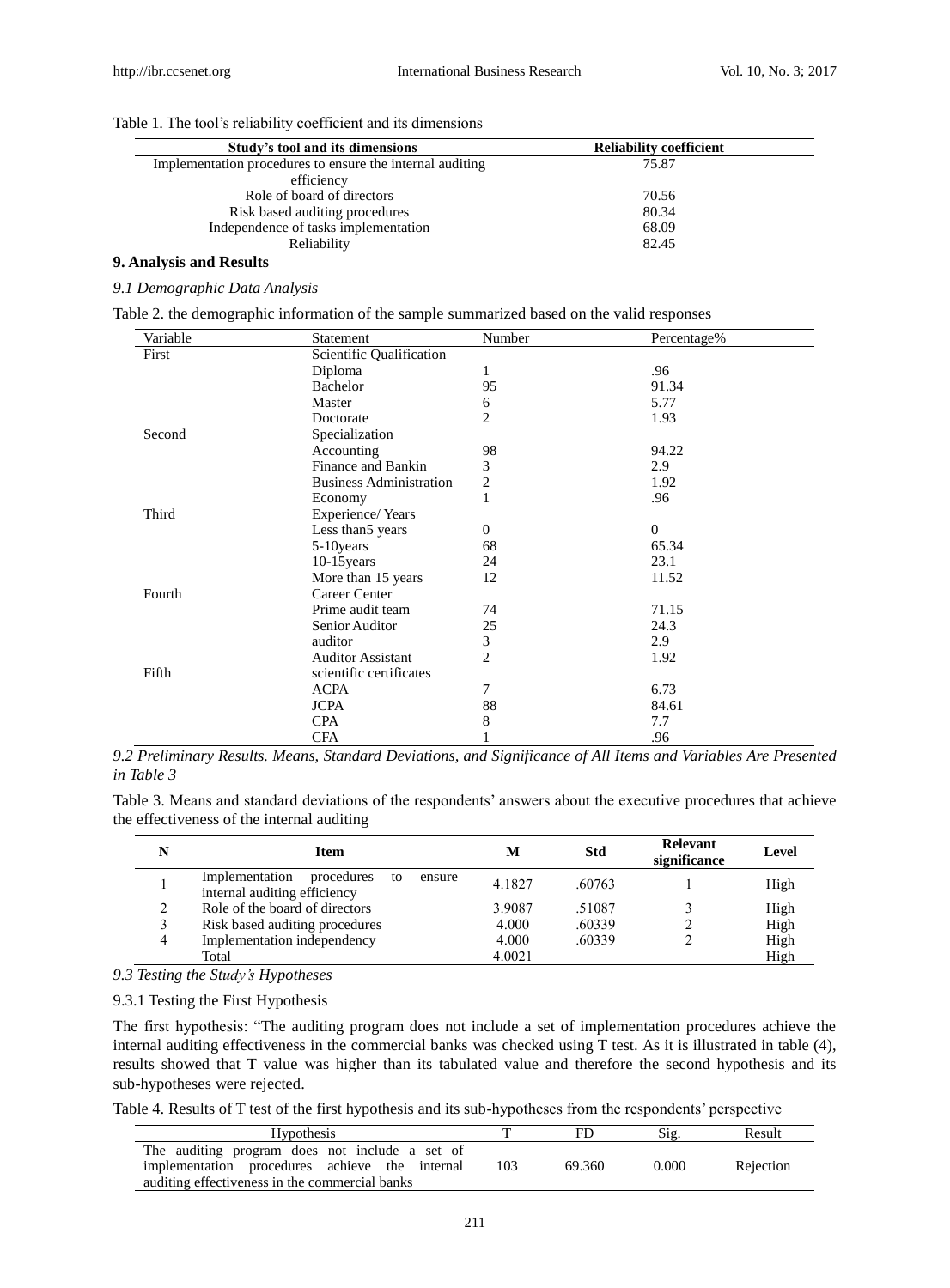The auditing program does not include a set of implementation procedures achieve the internal auditing effectiveness in the commercial banks

#### 9.3.2 Testing the Second Hypothesis

The second hypothesis: "board of directors' role does not include checking the effectiveness of internal auditing procedures in the information technology", was checked using T test. As it is illustrated in table (5), results showed that T value was higher than its tabulated value and therefore the second hypothesis and its sub-hypotheses were rejected.

Table 5. Results of T test of the second hypothesis and its sub-hypotheses from the respondents' perspective

| <b>Hypothesis</b>                                                                                                          |        | Fd  | Sig.  | <b>Result</b> |
|----------------------------------------------------------------------------------------------------------------------------|--------|-----|-------|---------------|
| The role of the board of directors does not include<br>checking the effectiveness of the internal auditing                 | 85.433 | 103 | 0.000 | Rejection     |
| manager's procedures<br>The role of the board of directors does not include                                                |        |     |       |               |
| checking the effectiveness of procedures of the internal<br>auditors.                                                      | 67.986 | 103 | 0.000 | Rejection     |
| Role of the board of directors does not include checking<br>the effectiveness of the operation<br>management<br>procedures | 38.564 | 103 | 0.000 | Rejection     |

#### 9.3.3 Testing the Third Hypothesis

The second hypothesis: "internal auditing program does not include procedures of risk based auditing", was checked using T test. As it is illustrated in table (6), results showed that T value was higher than its tabulated value and therefore the second hypothesis and its sub-hypotheses were rejected.

Table 6. Results of T test of the third hypothesis and its sub-hypotheses from the respondents' perspective

| <b>Hypothesis</b>                                                                                                                                         |        | FD  | Sig.  | <b>Result</b> |
|-----------------------------------------------------------------------------------------------------------------------------------------------------------|--------|-----|-------|---------------|
| The auditing program does not include the factors that<br>achieve the effectiveness of the internal auditing<br>procedures in the information technology. | 62.993 | 103 | 0.000 | Rejection     |
| The auditing program does not include risk register<br>system                                                                                             | 62.693 | 103 | 0.000 | Rejection     |
| The internal auditors do not prepare guidance principles<br>for using risk evaluation tools.                                                              | 53.123 | 103 | 0.000 | Rejection     |

9.3.4 Testing the Fourth Hypothesis

The fourth hypothesis: "internal auditing procedures do not have independency in internal auditing tasks implementation", was checked using T test. As it is illustrated in table (7), results showed that T value was higher than its tabulated value and therefore the second hypothesis and its sub-hypotheses were rejected.

Table 7. Results of T test of the fourth hypothesis and its sub-hypotheses from the respondents' perspective

| <b>Hypothesis</b>                                                                                   |        |     | Sig.  | <b>Result</b> |
|-----------------------------------------------------------------------------------------------------|--------|-----|-------|---------------|
| In implementing the internal auditing, procedures of<br>internal auditing do not have independency. | 70.477 | 103 | 0.000 | Rejection     |

# **10. Discussion & Recommendations**

#### *10.1 Discussion*

The banks participated in the auditing program that includes a set of executive procedures achieved the internal auditing efficiently and this showed the banks' interest in providing such procedures; announcing them, clarifying them as well regardless the banks' possession of internal auditors who understand well these procedures and be commitment to them.

Although of the clarity and distinguished role which the board of directors practice in achieving the procedures' effectiveness implemented by the auditing managers and the effective procedures followed by the internal auditing employees, this role lacks shortage in checking procedures of operation management. This result may due to the board of directors' belief that the checking the managers' and employees' procedures affect positively operation management and its procedures.

Auditing programs in the banks include the factors that achieve the effectiveness of the auditing procedures as identifying the institution's data, application systems and the technology operation.

The banks' auditing programs include a risk register system that documents information security system and the possible financial impact of the activities and businesses but it cannot identify and document the competencies of the internal controls.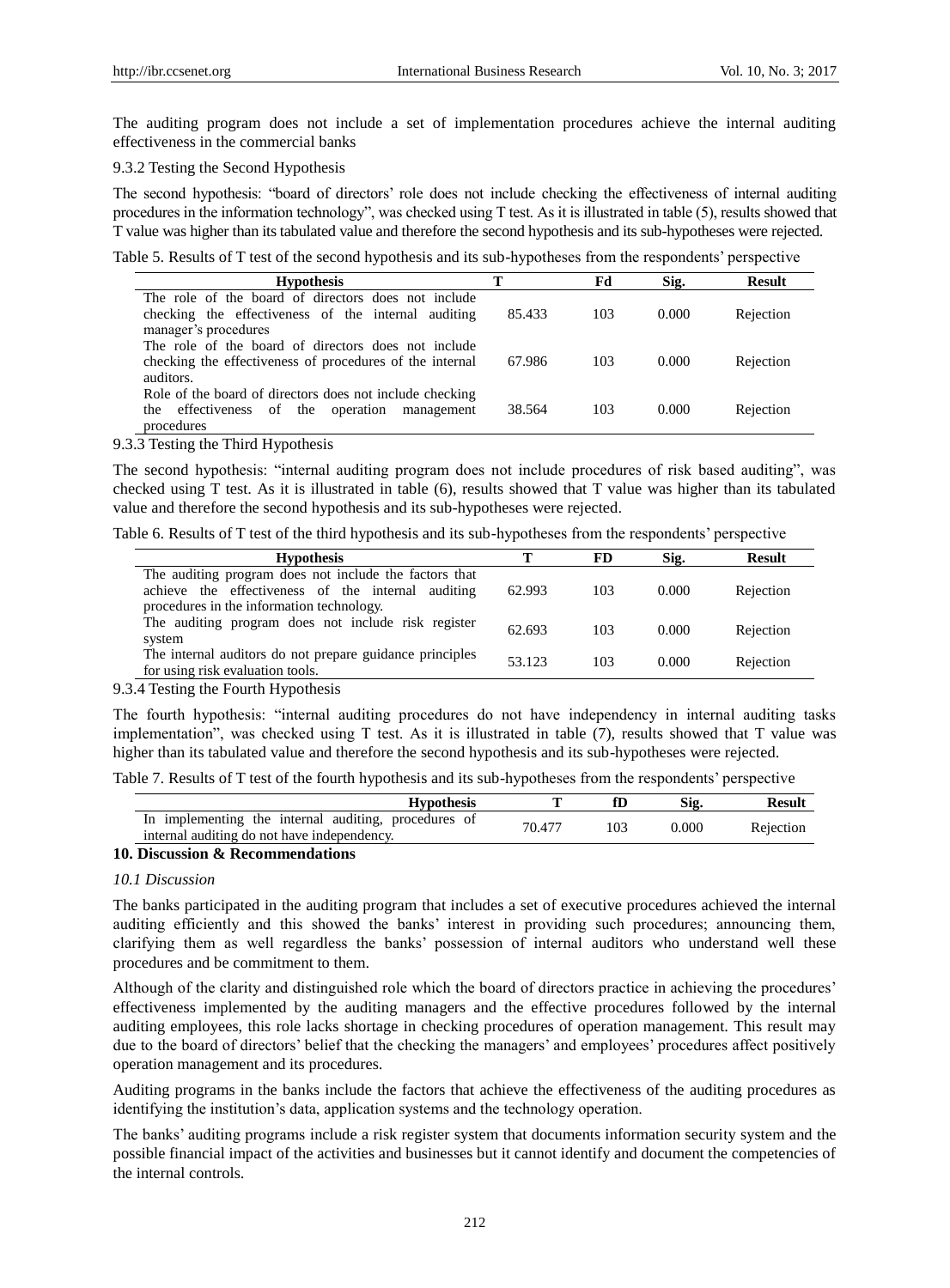The auditors in the banks keen to provide guidance principles concerning using the risks evaluation tools that contribute to the effectiveness of the internal auditing process such as identifying the time span to the processes of risks processes in every department and for every activity in addition to providing guidance, instructions and requirements of supporting the reports.

The internal auditing procedures are characterized by independent implementation of the internal auditing tasks which indicated the banks' management belief in this dependency for its benefits as well as the legal and legislative aspects in the banks work that assured the internal auditing tasks implementation's independence.

#### *10.2 Recommendations*

Recommendations for Jordanian commercial banks management include Enhancing the current procedures followed in implementing the internal auditing for its effectiveness. The board of directors needs to pay much attention to the verification of the effectiveness of the procedures followed in operation management. Working on clarifying the internal controls and its required levels to ensure the success of the auditing program and accordingly to achieve the effectiveness of the internal auditing procedures. There is a necessity to provide guidance principles that cover other aspect rather than the use of the risks evaluation tools as identifying the maximum time span which is needed for the auditing based risks course. Encouraging the scholars to study other factors affect the effectiveness of the internal auditing. Regardless the auditors' interest in providing guidance Principles to use tools for evaluating the risks, there is still a necessity to provide other guidance principles covering other aspects as the determination of the time length needed for risk –based auditing course.

#### **References**

Abd-Rabo, R. (2010). Internal auditing, Dar Janadria for publishing and distribution, Amman.

- Abdsamad, O. A. (2009). Role of internal auditing in the companies' governance application: field study, unpublished thesis, Media University, Algeria.
- Abo-sora, A. A. (2010). Integration between internal auditing and external auditing, unpublished thesis, Algeria University, Algeria.
- Alabdali, M. (2012). Effect of institutional governance application in the quality of internal auditing in the industrial companies listed in the stock market at Kuwait, Unpublished Thesis, and Middle East University, Jordan.
- Al-Matari, E., Al-Swidi, A., & Fadzil, F. (2014). The Effect of the Internal Auditing and Firm Performance: A Proposed Research Framework. *Othman Yeop Abdullah Graduate School of Business, 4*(1), 34-40.
- Al-Shetwi, M., Ramadili, S., Chowdury, T., & Sori, Z. (2011). Impact of internal auditing function (IAF) on financial reporting quality (FRQ): Evidence from Saudi Arabia. *African Journal of Business Management, 5*(27), 11189-11198.
- Andreas, G. K., & Anastasios, T. (2009). Risk based internal auditing within Greek banks: a case study approach. *Journal of Management Gov, 13*, 101-130. https://doi.org/10.1007/s10997-008-9072-7
- Asharari, J. (2009). Policies and procedures of internal auditing in light of the information technology in the Jordanian banks, Tishreen University. *Journal for Research and Scientific Studies, 31*(1).
- Badara, M., & Saidin, S. (2014). Empirical Evidence of Antecedents of Internal Auditing Effectiveness from Nigerian Perspective. *Middle-East Journal of Scientific Research, 19*(4), 460-471.
- C.Okafor, & Ibadin, P. O. (2009). The Imperatives of internal Auditing in Nigeria Banks. *Global Journal of science, 8*(2).
- Casandra, S. L. Y. (2008). Perceptions of Singaporean Internal Auditing Customers Regarding the Role and Effectiveness of Internal Auditing. *Asian Journal of Business and Accounting, 1*(2), 147-174.
- Hildani, A., &Algaban, T. (2010). Role of the internal auditing in light of the accounting information system: application study. *Journal of Human Sciences, 45*.
- KPMG. (2014). The Internal Auditing Function in Banks: Comparison of the BIS, FRB and IIA (UK) papers.
- Kristo, E. (2013). Survey on Bank Internal Auditing Function. *European Scientific Journal, 9*(13), 1857-7881.
- Ma`rfi, F., & Salih, M. (2010). Role of the internal auditing in banking risk management, 8th national meeting about auditing profession in Algeria: status and Hopes, skikda University, Algeria.
- Misleh, N. (2007). Effect of using the computer in the internal auditing systems in the banks operating in Gaza sector, unpublished thesis, Islamic University, Gaza.